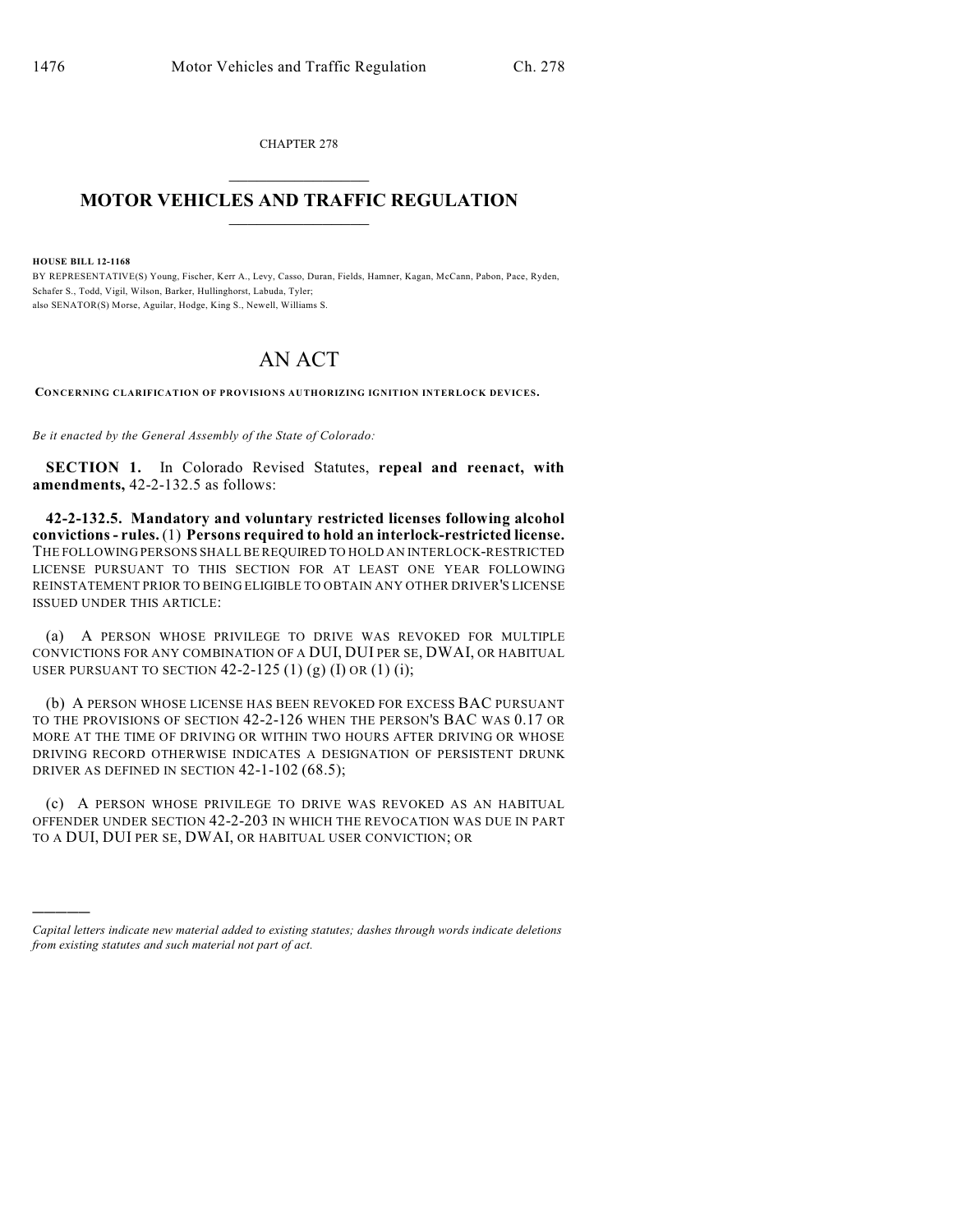(d) A PERSON WHOSE PRIVILEGE TO DRIVE WAS REVOKED FOR INTERLOCK CIRCUMVENTION PURSUANT TO PARAGRAPH (a) OR (b) OF SUBSECTION (7) OF THIS SECTION.

(2) **Posting the interlock restriction to driving record prior to reinstatement of driving privileges.** AS SOON AS A PERSON MEETS THE CONDITIONS OF SUBSECTION (1) OF THIS SECTION, THE DEPARTMENT SHALL NOTE ON THE DRIVING RECORD OF A PERSON REQUIRED TO HOLD AN INTERLOCK-RESTRICTED LICENSE UNDER THIS SECTION THAT THE PERSON IS REQUIRED TO HAVE AN APPROVED IGNITION INTERLOCK DEVICE. A PERSON WHOSE DRIVING RECORD CONTAINS THE NOTATION REQUIRED BY THIS SUBSECTION (2) SHALL NOT OPERATE A MOTOR VEHICLE WITHOUT AN APPROVED IGNITION INTERLOCK DEVICE UNTIL THE RESTRICTION IS REMOVED PURSUANT TO THIS SECTION.

(3) **Minimum interlock restriction requirement for persistent drunk drivers.** A PERSON REQUIRED TO HOLD AN INTERLOCK-RESTRICTED LICENSE PURSUANT TO THIS SECTION WHO IS A PERSISTENT DRUNK DRIVER AS DEFINED IN SECTION 42-1-102 (68.5), BASED ON AN OFFENSE THAT OCCURRED ON OR AFTER JULY 1, 2004, SHALL BE REQUIRED TO HOLD THE INTERLOCK-RESTRICTED LICENSE FOR AT LEAST TWO YEARS FOLLOWING REINSTATEMENT BEFORE BEING ELIGIBLE TO OBTAIN ANY OTHER DRIVER'S LICENSE ISSUED UNDER THIS ARTICLE.

(4) **Persons who may acquire an interlock-restricted license prior to serving a full-term revocation.** (a) (I) A PERSON WHOSE PRIVILEGE TO DRIVE HAS BEEN REVOKED FOR ONE YEAR OR MORE BECAUSE OF A DUI, DUI PER SE, OR DWAI CONVICTION OR HAS BEEN REVOKED FOR ONE YEAR OR MORE FOR EXCESS BAC OR REFUSAL UNDER ANY PROVISION OF SECTION 42-2-126 MAY APPLY FOR AN EARLY REINSTATEMENT WITH AN INTERLOCK-RESTRICTED LICENSE UNDER THE PROVISIONS OF THIS SECTION AFTER THE PERSON'S PRIVILEGE TO DRIVE HAS BEEN REVOKED FOR ONE YEAR.EXCEPT FOR FIRST-TIME OFFENDERS AS PROVIDED IN SUBPARAGRAPH (II) OF THIS PARAGRAPH (a) OR FOR PERSISTENT DRUNK DRIVERS AS PROVIDED IN SUBSECTION (3) OF THIS SECTION, THE RESTRICTIONS IMPOSED PURSUANT TO THIS SECTION SHALL REMAIN IN EFFECT FOR THE LONGER OF ONE YEAR OR THE TOTAL TIME PERIOD REMAINING ON THE LICENSE RESTRAINT PRIOR TO EARLY REINSTATEMENT.

(II) (A) **First-time offender eligibility.** FOR REVOCATIONS FOR CONVICTIONS FOR DUI OR DUI PER SE UNDER SECTION 42-2-125 (1) (b.5) OR FOR EXCESS BAC .08 UNDER SECTION 42-2-126 (3) (a) (I) FOR A FIRST VIOLATION THAT REQUIRES ONLY A NINE-MONTH REVOCATION, A PERSON TWENTY-ONE YEARS OF AGE OR OLDER AT THE TIME OF THE OFFENSE MAY APPLY FOR AN EARLY REINSTATEMENT WITH AN INTERLOCK-RESTRICTED LICENSE UNDER THE PROVISIONS OF THIS SECTION AFTER THE PERSON'S PRIVILEGE TO DRIVE HAS BEEN REVOKED FOR AT LEAST ONE MONTH. EXCEPT AS PROVIDED IN SUBSECTION (3) OF THIS SECTION AND SUB-SUBPARAGRAPH (B) OF THIS SUBPARAGRAPH (II), THE RESTRICTIONS IMPOSED PURSUANT TO THIS SUBPARAGRAPH (II) SHALL REMAIN IN EFFECT FOR AT LEAST EIGHT MONTHS.

(B) **First-time offender interlock removal.** A PERSON WITH AN INTERLOCK-RESTRICTED LICENSE ISSUED PURSUANT TO SUB-SUBPARAGRAPH (A) OF THIS SUBPARAGRAPH (II) SHALL BE ELIGIBLE FOR A LICENSE WITHOUT THE RESTRICTION REQUIRED BY THIS SECTION IF THE DEPARTMENT'S MONTHLY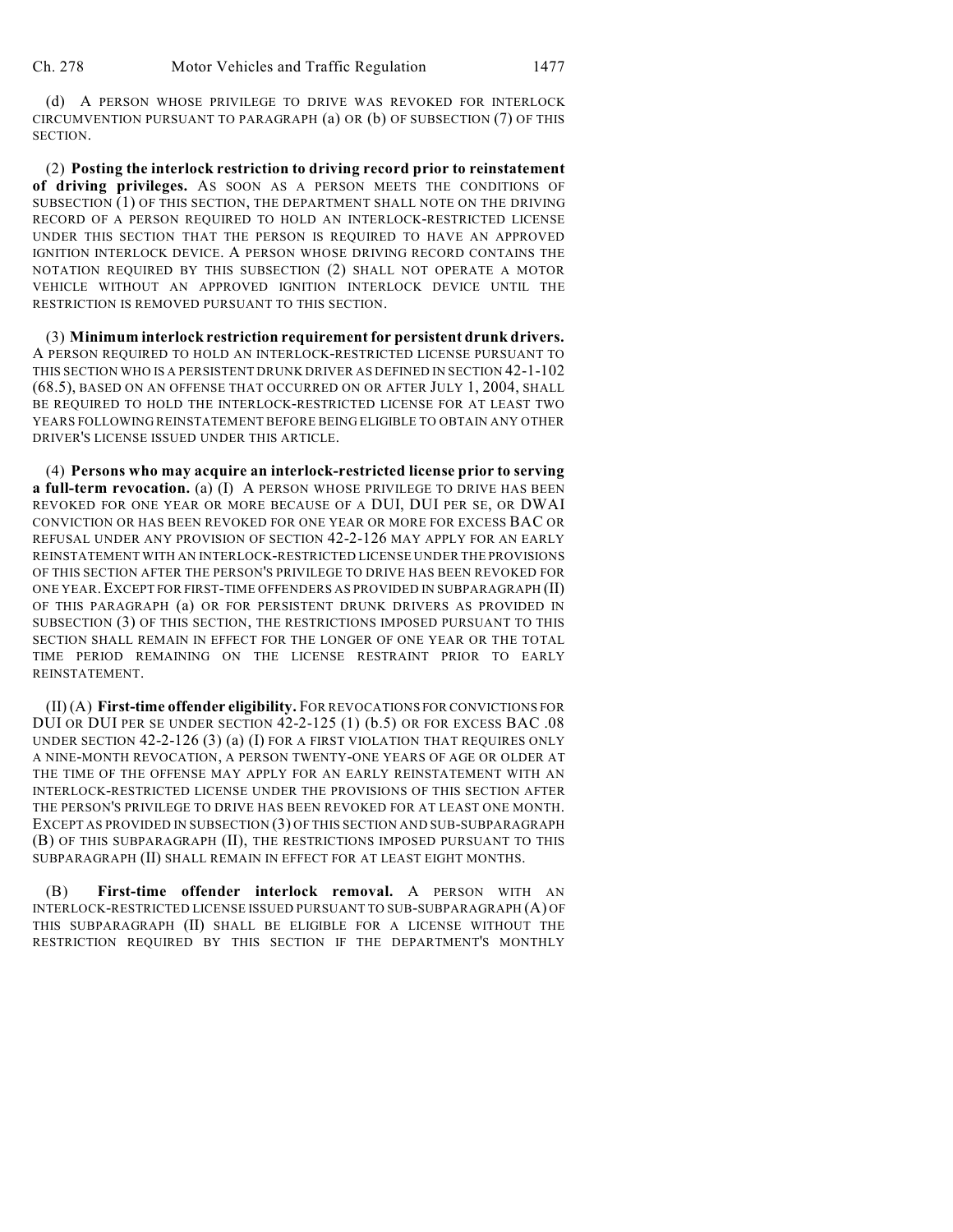MONITORING REPORTS REQUIRED IN SUBSECTION (6) OF THIS SECTION SHOW THAT, FOR FOUR CONSECUTIVE MONTHLY REPORTING PERIODS, THE APPROVED IGNITION INTERLOCK DEVICE DID NOT INTERRUPT OR PREVENT THE NORMAL OPERATION OF THE MOTOR VEHICLE DUE TO AN EXCESSIVE BREATH ALCOHOL CONTENT OR DID NOT DETECT THAT THERE HAS BEEN TAMPERING WITH THE DEVICE, THERE HAVE BEEN NO OTHER REPORTS OF CIRCUMVENTION OR TAMPERING, AND THERE ARE NO GROUNDS TO EXTEND THE RESTRICTION PURSUANT TO PARAGRAPH (d) OF SUBSECTION (7) OF THIS SECTION. IF THE DEPARTMENT DETERMINES THAT A PERSON IS ELIGIBLE FOR A LICENSE WITHOUT THE RESTRICTION REQUIRED BY THIS SECTION PURSUANT TO THIS SUB-SUBPARAGRAPH (B), THE DEPARTMENT SHALL SERVE UPON THE PERSON A NOTICE OF SUCH ELIGIBILITY. A PERSON WHO HAS NOT BEEN SERVED BUT WHO BELIEVES HE OR SHE IS ELIGIBLE FOR A LICENSE WITHOUT THE RESTRICTION REQUIRED BY THIS SECTION PURSUANT TO THIS SUB-SUBPARAGRAPH (B) MAY REQUEST A HEARING ON HIS OR HER ELIGIBILITY. THE PROVISIONS OF THIS SUB-SUBPARAGRAPH (B) DO NOT APPLY TO A PERSON COVERED BY SUBSECTION (3) OF THIS SECTION.

(C) **First-time offender financial assistance.** THE DEPARTMENT SHALL ESTABLISH A PROGRAM TO ASSIST PERSONS WHO APPLY FOR AN INTERLOCK-RESTRICTED LICENSE PURSUANT TO THIS SUBPARAGRAPH (II) AND WHO ARE UNABLE TO PAY THE FULL COST OF AN APPROVED IGNITION INTERLOCK DEVICE. THE PROGRAM SHALL BE FUNDED FROM THE FIRST TIME DRUNK DRIVING OFFENDER ACCOUNT IN THE HIGHWAY USERS TAX FUND ESTABLISHED PURSUANT TO SECTION 42-2-132 (4) (b) (II).

(b) **Early reinstatement eligibility requirement.** (I) TO BE ELIGIBLE FOR EARLY REINSTATEMENT WITH AN INTERLOCK-RESTRICTED LICENSE PURSUANT TO THIS SUBSECTION (4), A PERSON SHALL HAVE SATISFIED ALL CONDITIONS FOR REINSTATEMENT IMPOSED BY LAW INCLUDING TIME PERIODS FOR NON-ALCOHOL-RELATED RESTRAINTS; EXCEPT THAT A PERSON WHOSE LICENSE WAS ALSO RESTRAINED FOR DRIVING UNDER RESTRAINT PURSUANT TO SECTION 42-2-138 MAY BE ELIGIBLE FOR EARLY REINSTATEMENT UNDER THIS SECTION SO LONG AS THE RESTRAINT WAS CAUSED IN PART BY DRIVING ACTIVITY OCCURRING AFTER AN ALCOHOL-RELATED OFFENSE AND THE LENGTH OF ANY LICENSE RESTRICTION UNDER THIS SECTION INCLUDES THE PERIOD OF RESTRAINT UNDER SECTION 42-2-138.

(II) BEFORE BEING ELIGIBLE FOR EARLY REINSTATEMENT WITH AN INTERLOCK-RESTRICTED LICENSE UNDER THIS SECTION, A PERSON SHALL PROVIDE PROOF OF FINANCIAL RESPONSIBILITY TO THE DEPARTMENT PURSUANT TO THE REQUIREMENTS OF THE "MOTOR VEHICLE FINANCIAL RESPONSIBILITY ACT", ARTICLE 7 OF THIS TITLE. THE PERSON SHALL MAINTAIN SUCH PROOF OF FINANCIAL RESPONSIBILITY WITH THE DEPARTMENT FOR THE LONGER OF THREE YEARS OR THE PERIOD THAT THE PERSON'S LICENSE IS RESTRICTED UNDER THIS SECTION; EXCEPT THAT, FOR AN OFFENDER SUBJECT TO SECTION  $42-7-408$  (1) (c) (I), THE PERIOD OF TIME THAT THE PERSON MUST MAINTAIN SUCH PROOF OF FINANCIAL RESPONSIBILITY IS THE PERIOD OF TIME THAT THE PERSON'S LICENSE IS RESTRICTED UNDER THIS SECTION.

(c) IN ORDER TO BE ELIGIBLE FOR EARLY REINSTATEMENT PURSUANT TO THIS SUBSECTION (4), A PERSON WHO HAS BEEN DESIGNATED AN HABITUAL OFFENDER UNDER THE PROVISIONS OF SECTION 42-2-202 MUST HAVE AT LEAST ONE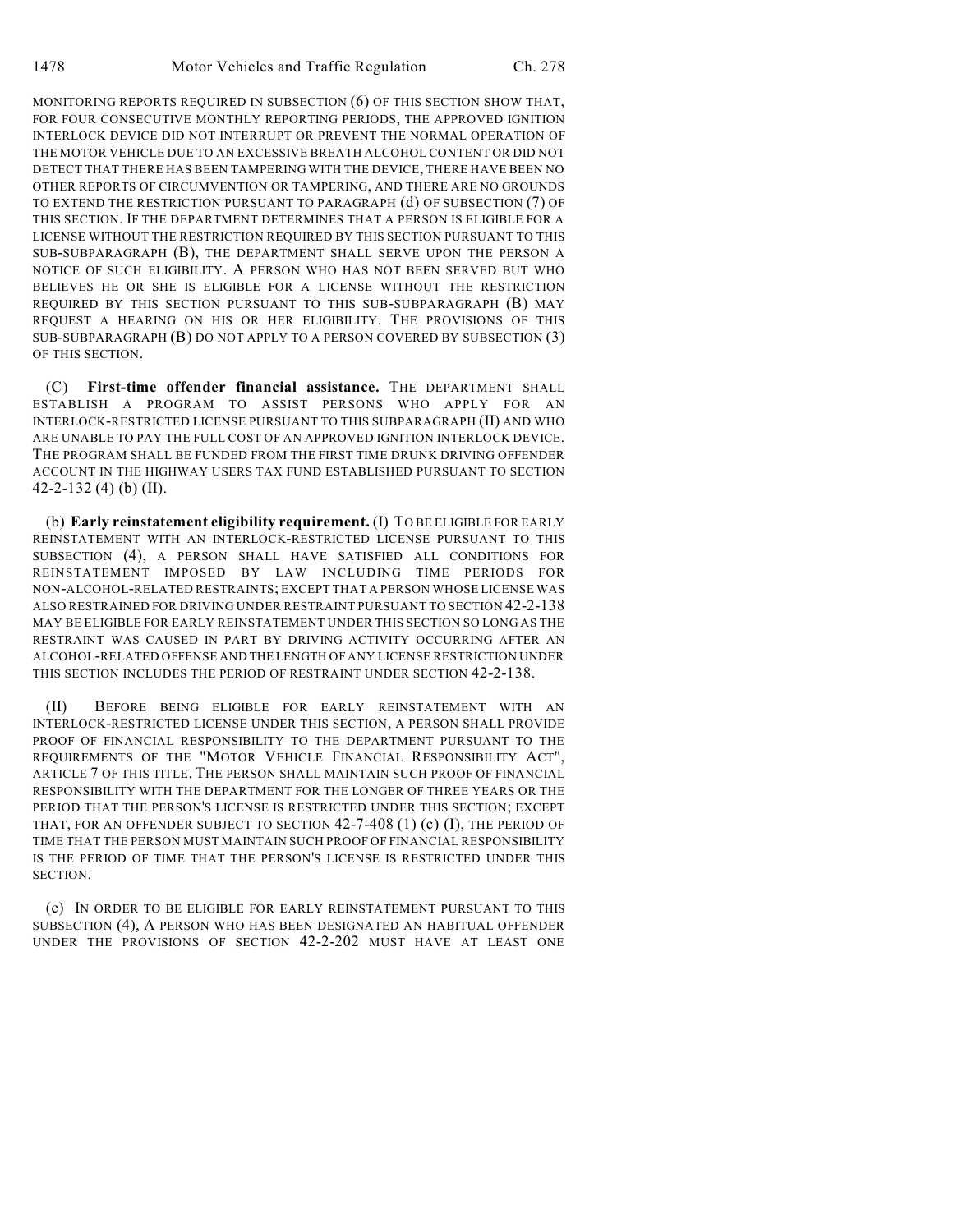CONVICTION FOR DUI, DUI PER SE, DWAI, OR HABITUAL USER UNDER SECTION 42-4-1301, AND NO CONTRIBUTING VIOLATIONS OTHER THAN VIOLATIONS FOR DRIVING UNDER RESTRAINT UNDER SECTION 42-2-138 OR RECKLESS DRIVING UNDER SECTION 42-4-1401.

(5) **Requirements for issuing the interlock-restricted license.** (a) THE DEPARTMENT MAY ISSUE AN INTERLOCK-RESTRICTED LICENSE UNDER THIS SECTION IF THE DEPARTMENT RECEIVES FROM A PERSON DESCRIBED IN THIS SECTION AN AFFIDAVIT STATING THAT THE PERSON HAS OBTAINED:

(I) A SIGNED LEASE AGREEMENT FOR THE INSTALLATION AND USE OF AN APPROVED IGNITION INTERLOCK DEVICE IN EACH MOTOR VEHICLE ON WHICH THE PERSON'S NAME APPEARS ON THE REGISTRATION AND ANY OTHER VEHICLE THAT THE PERSON MAY DRIVE DURING THE PERIOD OF THE INTERLOCK-RESTRICTED LICENSE; AND

(II) THE WRITTEN CONSENT OF ALL OTHER OWNERS, IF ANY, OF EACH MOTOR VEHICLE IN WHICH THE APPROVED IGNITION INTERLOCK DEVICE IS INSTALLED.

(b) (I) NOTWITHSTANDING THE REQUIREMENTS OF PARAGRAPH (a) OF THIS SUBSECTION (5), THE DEPARTMENT MAY ISSUE AN INTERLOCK-RESTRICTED LICENSE TO ANY PERSON NOT SEEKING EARLY REINSTATEMENT BUT WHO IS REQUIRED TO HOLD AN INTERLOCK-RESTRICTED LICENSE PURSUANT TO SUBSECTION (1) OF THIS SECTION WHO IS NOT THE REGISTERED OWNER OR CO-OWNER OF A MOTOR VEHICLE IF THE PERSON SUBMITS AN AFFIDAVIT STATING THAT THE PERSON IS NOT THE OWNER OR CO-OWNER OF A MOTOR VEHICLE AND HAS NO ACCESS TO A MOTOR VEHICLE IN WHICH TO INSTALL AN APPROVED IGNITION INTERLOCK DEVICE.

(II) IF A PERSON HOLDING AN INTERLOCK-RESTRICTED LICENSE ISSUED PURSUANT TO THIS PARAGRAPH (b) BECOMES AN OWNER OR CO-OWNER OF A MOTOR VEHICLE OR OTHERWISE HAS ACCESS TO A MOTOR VEHICLE IN WHICH AN APPROVED IGNITION INTERLOCK DEVICE MAY BE INSTALLED, HE OR SHE SHALL ENTER INTO A LEASE AGREEMENT FOR THE INSTALLATION AND USE OF AN APPROVED IGNITION INTERLOCK DEVICE ON THE VEHICLE FOR A PERIOD EQUAL TO THE REMAINING PERIOD OF THE INTERLOCK-RESTRICTED LICENSE AND SUBMIT THE AFFIDAVIT DESCRIBED IN PARAGRAPH (a) OF THIS SUBSECTION (5).

(c) THE TERMS OF THE INTERLOCK-RESTRICTED LICENSE SHALL PROHIBIT THE PERSON FROM DRIVING A MOTOR VEHICLE OTHER THAN A VEHICLE IN WHICH AN APPROVED IGNITION INTERLOCK DEVICE IS INSTALLED.

(d) THE DEPARTMENT SHALL NOT ISSUE A LICENSE UNDER THIS SECTION THAT AUTHORIZES THE OPERATION OF A COMMERCIAL MOTOR VEHICLE AS DEFINED IN SECTION 42-2-402 (4) DURING THE RESTRICTION REQUIRED BY THIS SECTION.

(6) **Interlock monitoring device - reports.** THE LEASING AGENCY FOR ANY APPROVED IGNITION INTERLOCK DEVICE SHALL PROVIDE MONTHLY MONITORING REPORTS FOR THE DEVICE TO THE DEPARTMENT TO MONITOR COMPLIANCE WITH THE PROVISIONS OF THIS SECTION. THE LEASING AGENCY SHALL CHECK THE DEVICE AT LEAST ONCE EVERY SIXTY DAYS TO ENSURE THAT THE DEVICE IS OPERATING AND THAT THERE HAS BEEN NO TAMPERING WITH THE DEVICE. IF THE LEASING AGENCY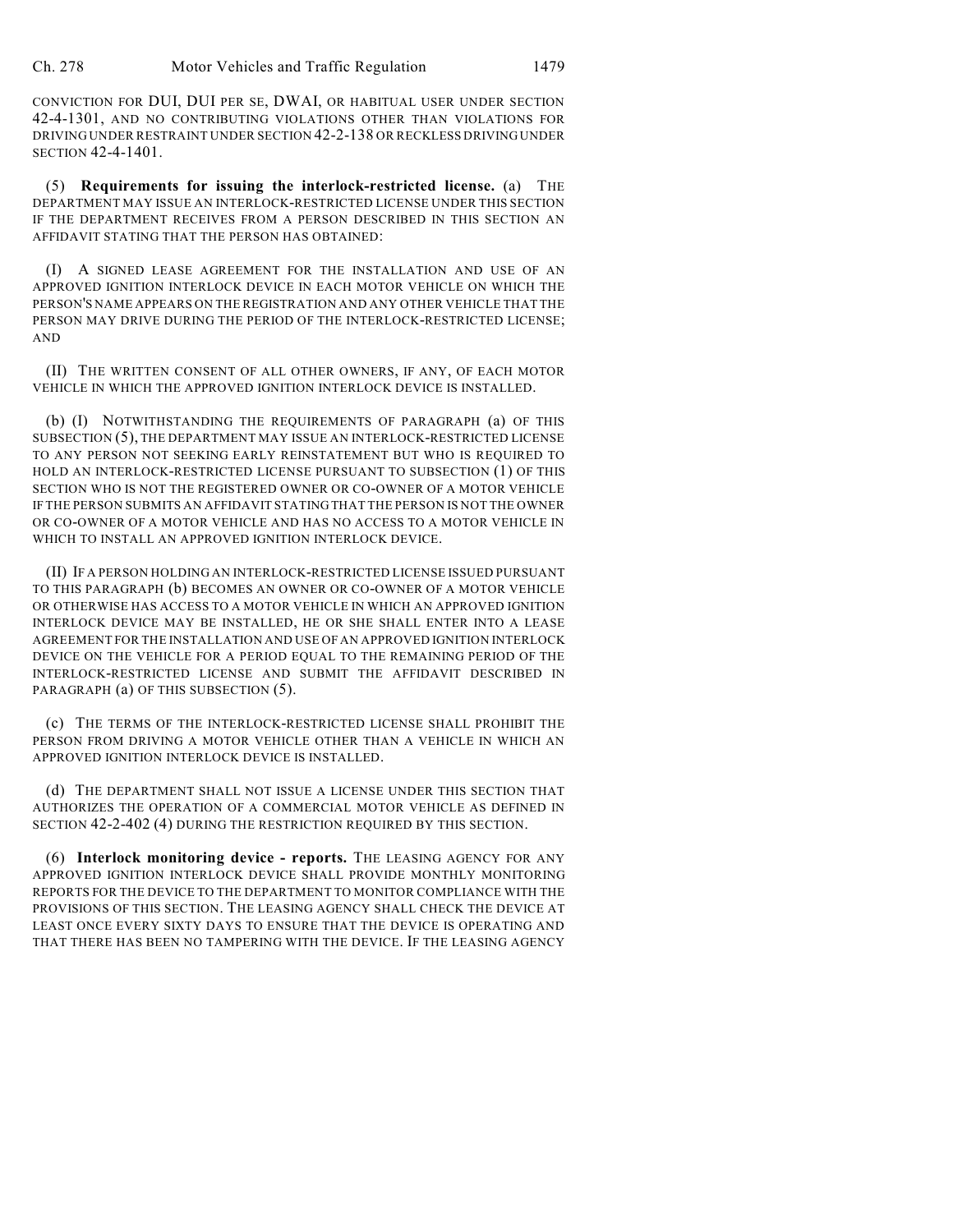DETECTS THAT THERE HASBEEN TAMPERINGWITH THE DEVICE, THE LEASING AGENCY SHALL NOTIFY THE DEPARTMENT OF THAT FACT WITHIN FIVE DAYS OF THE DETECTION.

(7) **Licensing sanctions for violating the interlock restrictions.** (a) **Due to circumvention - conviction.** UPON RECEIPT OF NOTICE OF A CONVICTION UNDER SUBSECTION (10) OF THIS SECTION, THE DEPARTMENT SHALL REVOKE ANY INTERLOCK-RESTRICTED LICENSE ISSUED TO THE CONVICTED PERSON PURSUANT TO THIS SECTION.THE DEPARTMENT SHALL NOT REINSTATE THE INTERLOCK-RESTRICTED LICENSE FOR A PERIOD OF ONE YEAR OR THE REMAINING PERIOD OF LICENSE RESTRAINT IMPOSED PRIOR TO THE ISSUANCE OFAN INTERLOCK-RESTRICTED LICENSE PURSUANT TO THIS SECTION, WHICHEVER IS LONGER. A PERSON IS ENTITLED TO A HEARING ON THE QUESTION OF WHETHER THE REVOCATION IS SUSTAINED AND THE CALCULATION OF THE LENGTH OF THE INELIGIBILITY.

(b) **Due to circumvention - administrative record.** UPON RECEIPT OF AN ADMINISTRATIVE RECORD OTHER THAN A NOTICE OF A CONVICTION DESCRIBED IN PARAGRAPH (a) OF THIS SUBSECTION (7) ESTABLISHING THAT A PERSON WHO IS SUBJECT TO THE RESTRICTIONS OF THIS SECTION HAS OPERATED A MOTOR VEHICLE WITHOUT AN APPROVED IGNITION INTERLOCK DEVICE OR HAS CIRCUMVENTED OR ATTEMPTED TO CIRCUMVENT THE PROPER USE OFAN APPROVED IGNITION INTERLOCK DEVICE, THE DEPARTMENT MAY REVOKE ANY LICENSE ISSUED TO THE PERSON PURSUANT TO THIS SECTION AND NOT REINSTATE THE LICENSE FOR A PERIOD OF ONE YEAR OR THE REMAINING PERIOD OF LICENSE RESTRAINT IMPOSED PRIOR TO THE ISSUANCE OF AN INTERLOCK-RESTRICTED LICENSE PURSUANT TO THIS SECTION, WHICHEVER IS LONGER. A PERSON IS ENTITLED TO A HEARING ON THE QUESTION OF WHETHER THE LICENSE SHOULD BE REVOKED AND THE CALCULATION OF THE LENGTH OF THE INELIGIBILITY.

(c) **Due to a lease violation.** IF A LEASE FOR AN APPROVED IGNITION INTERLOCK DEVICE IS TERMINATED FOR ANY REASON BEFORE THE PERIOD OF THE INTERLOCK RESTRICTION EXPIRES AND THE LICENSEE PROVIDES NO OTHER SUCH LEASE, THE DEPARTMENT SHALL NOTIFY THE LICENSEE THAT THE DEPARTMENT SHALL SUSPEND THE LICENSE UNTIL THE LICENSEE ENTERS INTO A NEW SIGNED LEASE AGREEMENT FOR THE REMAINING PERIOD OF THE INTERLOCK RESTRICTION.

(d) **Extending the interlock license restriction.** IF THE MONTHLY MONITORING REPORTS REQUIRED BY SUBSECTION (6) OF THIS SECTION SHOW THAT THE APPROVED IGNITION INTERLOCK DEVICE INTERRUPTED OR PREVENTED THE NORMAL OPERATION OF THE VEHICLE DUE TO EXCESSIVE BREATH ALCOHOL CONTENT IN THREE OF ANY TWELVE CONSECUTIVE REPORTING PERIODS, THE DEPARTMENT SHALL EXTEND THE INTERLOCK RESTRICTION ON THE PERSON'S LICENSE FOR AN ADDITIONAL TWELVE MONTHS AFTER THE EXPIRATION OF THE EXISTING INTERLOCK RESTRICTION. THE DEPARTMENT SHALL NOTIFY THE PERSON THAT THE IGNITION INTERLOCK RESTRICTION IS BEING EXTENDED AND THAT HIS OR HER LICENSE SHALL BE SUSPENDED UNLESS THE PERSON ENTERS INTO A NEW SIGNED LEASE AGREEMENT FOR THE USE OF AN APPROVED IGNITION INTERLOCK DEVICE FOR THE EXTENDED PERIOD. THE PERSON IS ENTITLED TO A HEARING ON THE EXTENSION OF THE RESTRICTION. BASED UPON FINDINGS AT THE HEARING, INCLUDING AGGRAVATING AND MITIGATING FACTORS, THE HEARING OFFICER MAY SUSTAIN THE EXTENSION, RESCIND THE EXTENSION, OR REDUCE THE PERIOD OF EXTENSION.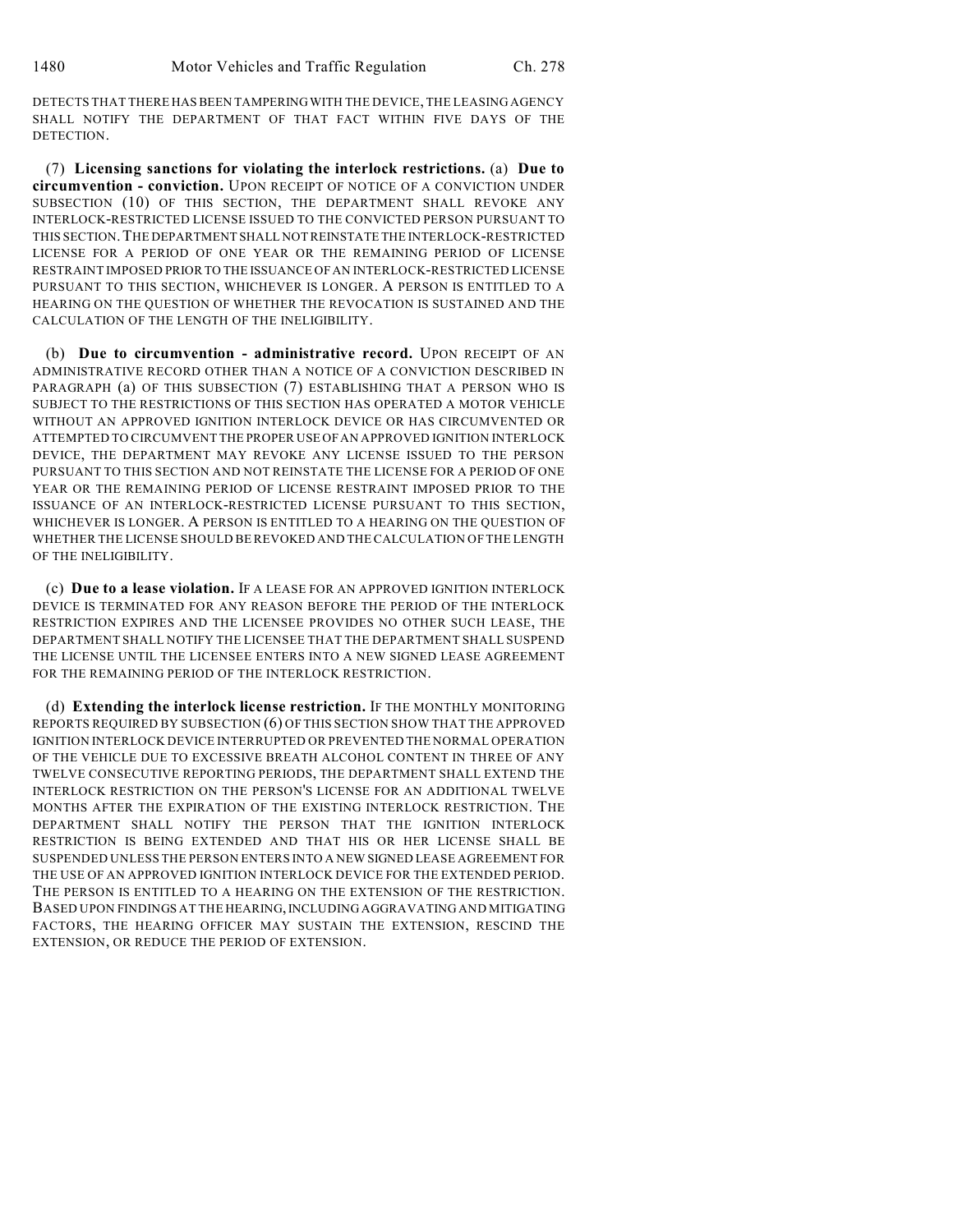(8) THE DEPARTMENT MAY PROMULGATE RULES TO IMPLEMENT THE PROVISIONS OF THIS SECTION.

(9) **Approved ignition interlock device definition - rules.** (a) FOR THE PURPOSES OF THIS SECTION, "APPROVED IGNITION INTERLOCK DEVICE" MEANS A DEVICE APPROVED BY THE DEPARTMENT OF PUBLIC HEALTH AND ENVIRONMENT THAT IS INSTALLED IN A MOTOR VEHICLE AND THAT MEASURES THE BREATH ALCOHOL CONTENT OF THE DRIVER BEFORE A VEHICLE IS STARTED AND THAT PERIODICALLY REQUIRES ADDITIONAL BREATH SAMPLES DURING VEHICLE OPERATION. THE DEVICE MAY NOT ALLOW A MOTOR VEHICLE TO BE STARTED OR TO CONTINUE NORMAL OPERATION IFTHE DEVICE MEASURES AN ALCOHOL LEVEL ABOVE THE LEVEL ESTABLISHED BY THE DEPARTMENT OF PUBLIC HEALTH AND ENVIRONMENT.

(b) THE STATE BOARD OF HEALTH MAY PROMULGATE RULES TO IMPLEMENT THE PROVISIONS OF THIS SUBSECTION (9) CONCERNING APPROVED IGNITION INTERLOCK DEVICES.

(10) **Operating vehicle after circumventing interlock device.** (a) A PERSON WHOSE PRIVILEGE TO DRIVE IS RESTRICTED TO THE OPERATION OF A MOTOR VEHICLE EQUIPPED WITH AN APPROVED IGNITION INTERLOCK DEVICE AND WHO OPERATES A MOTOR VEHICLE OTHER THAN A MOTOR VEHICLE EQUIPPED WITH AN APPROVED IGNITION INTERLOCK DEVICE OR WHO CIRCUMVENTS OR ATTEMPTS TO CIRCUMVENT THE PROPER USE OF AN APPROVED IGNITION INTERLOCK DEVICE COMMITS A CLASS 1 TRAFFIC MISDEMEANOR.

(b) IF A PEACE OFFICER ISSUES A CITATION PURSUANT TO PARAGRAPH (a) OF THIS SUBSECTION (10), THE PEACE OFFICER SHALL IMMEDIATELY CONFISCATE THE OFFENDING DRIVER'S LICENSE, SHALL FILE AN INCIDENT REPORT ON A FORM PROVIDED BY THE DEPARTMENT, AND SHALL NOT PERMIT THE DRIVER TO CONTINUE TO OPERATE THE MOTOR VEHICLE.

(c) A COURT SHALL NOT ACCEPT A PLEA OF GUILTY TO ANOTHER OFFENSE FROM A PERSON CHARGED WITH A VIOLATION OF PARAGRAPH (a) OF THIS SUBSECTION (10); EXCEPT THAT THE COURT MAY ACCEPT A PLEA OF GUILTY TO ANOTHER OFFENSE UPON A GOOD FAITH REPRESENTATION BY THE PROSECUTING ATTORNEY THAT THE ATTORNEY COULD NOT ESTABLISH A PRIMA FACIE CASE IF THE DEFENDANT WERE BROUGHT TO TRIAL ON THE OFFENSE.

(11) **Tampering with an approved ignition interlock device.** (a) A PERSON SHALL NOT INTERCEPT, BYPASS, OR INTERFERE WITH OR AID ANY OTHER PERSON IN INTERCEPTING, BYPASSING, OR INTERFERING WITH AN APPROVED IGNITION INTERLOCK DEVICE FOR THE PURPOSE OF PREVENTING OR HINDERING THE LAWFUL OPERATION OR PURPOSE OF THE APPROVED IGNITION INTERLOCK DEVICE REQUIRED UNDER THIS SECTION.

(b) A PERSON WHOSE PRIVILEGE TO DRIVE IS RESTRICTED TO THE OPERATION OF A MOTOR VEHICLE EQUIPPED WITH AN APPROVED IGNITION INTERLOCK DEVICE SHALL NOT DRIVE A MOTOR VEHICLE IN WHICH AN APPROVED IGNITION INTERLOCK DEVICE IS INSTALLED PURSUANT TO THIS SECTION IF THE PERSON KNOWS THAT ANY PERSON HAS INTERCEPTED, BYPASSED, OR INTERFERED WITH THE APPROVED IGNITION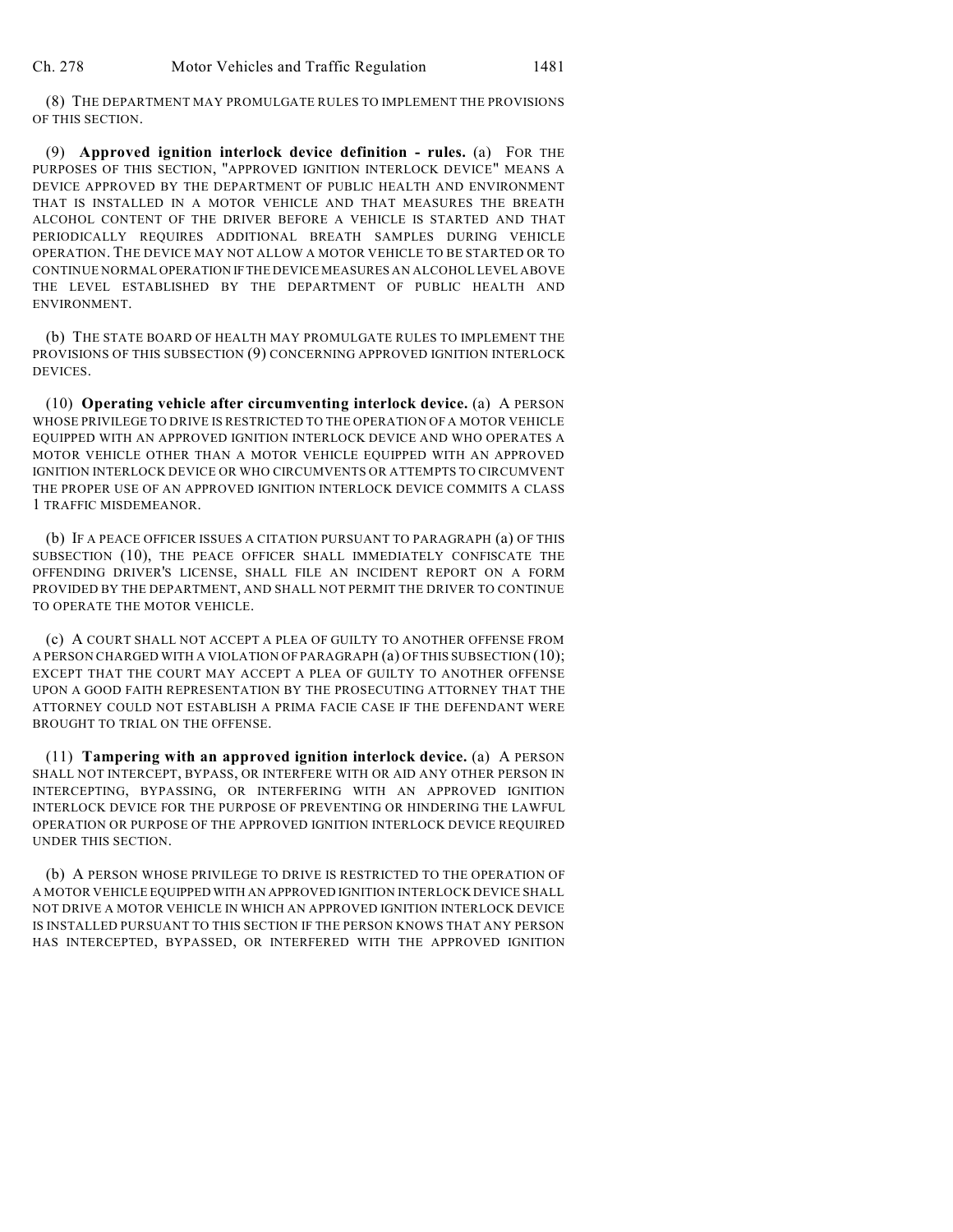INTERLOCK DEVICE.

(c) A PERSON VIOLATING ANY PROVISION OF THIS SUBSECTION (11) COMMITS A CLASS 1 MISDEMEANOR AND SHALL BE PUNISHED AS PROVIDED IN SECTION 18-1.3-501, C.R.S.

**SECTION 2.** In Colorado Revised Statutes, 42-2-116, **amend** (6); and **repeal** (7) and (8) as follows:

**42-2-116. Restricted license.** (6) (a) Except as otherwise provided in paragraph (b) of this subsection  $(6)$ , any A person who violates any provision of this section commits a class A traffic infraction.

(b) Any person whose privilege to drive is restricted to the operation of a motor vehicle equipped with an approved ignition interlock device as defined in section  $42-2-132.5$  (7) (a), who operates a motor vehicle other than a motor vehicle equipped with an approved ignition interlock device or who circumvents or attempts to circumvent the proper use of an approved ignition interlock device commits a class 1 traffic misdemeanor.

(7) Whenever a peace officer issues a citation pursuant to paragraph (b) of subsection (6) of this section, the peace officer shall immediately confiscate the license, shall file an incident report on a form provided by the department, and shall not permit the driver to continue to operate the motor vehicle.

(8) No court shall accept a plea of guilty to another offense from a person charged with a violation of subsection  $(6)$  (b) of this section; except that the court may accept a plea of guilty to another offense upon a good faith representation by the prosecuting attorney that the attorney could not establish a prima facie case if the defendant were brought to trial on the offense.

**SECTION 3.** In Colorado Revised Statutes, **repeal** 42-2-126.3.

**SECTION 4.** In Colorado Revised Statutes, 42-2-126, **amend** (4) (d) (II) (A) and  $(9)$  (c) as follows:

**42-2-126. Revocation of license based on administrative determination.** (4) **Multiple restraints and conditions on driving privileges.** (d) (II) (A) If a person was determined to be driving with excess BAC and the person had a BAC that was 0.17 or more or if the person's driving record otherwise indicates a designation as a persistent drunk driver as defined in section 42-1-102 (68.5), the department shall require the person to complete a level II alcohol and drug education and treatment program certified by the unit in the department of human services that administers behavioral health programs and services, including those related to mental health and substance abuse, pursuant to section 42-4-1301.3 as a condition to restoring driving privileges to the person and, upon the restoration of driving privileges, shall require the person to hold a restricted license requiring the use of an ignition interlock device pursuant to section 42-2-132.5 (1)  $(\frac{1}{6\cdot5})$  (b).

(9) **Appeal.** (c) A filing of a petition for judicial review shall not result in an automatic stay of the revocation order. The court may grant a stay of the order only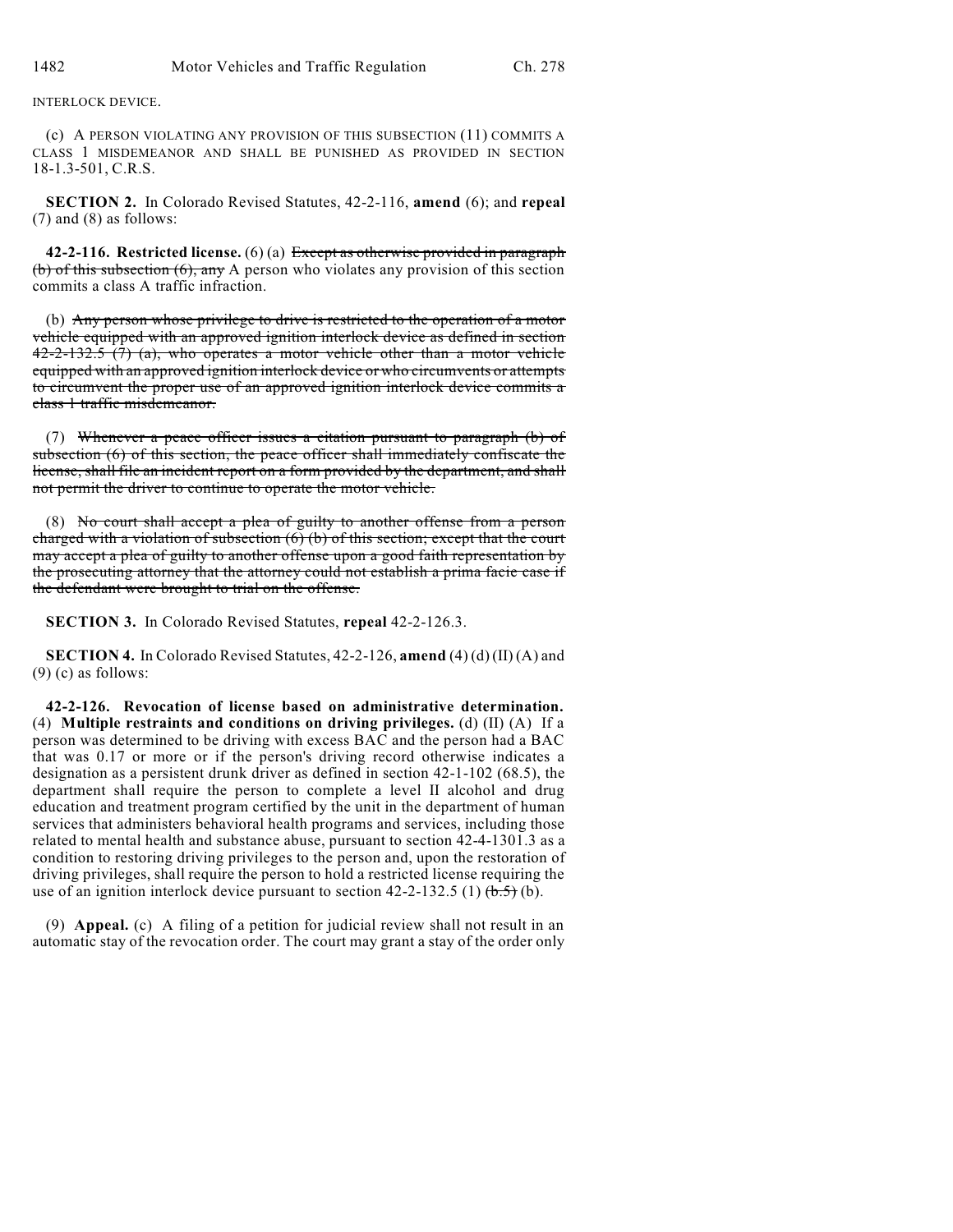upon a motion and hearing and upon a finding that there is a reasonable probability that the person will prevail upon the merits. and that the person will suffer irreparable harm if the order is not stayed.

**SECTION 5.** In Colorado Revised Statutes, 42-2-127, **amend** (14) (a) (I) (B) as follows:

**42-2-127. Authority to suspend license - to deny license - type of conviction - points.** (14) (a) (I) If there is no other statutory reason for denial of a probationary license, any individual who has had a license suspended by the department because of, at least in part, a conviction of an offense specified in paragraph (b) of subsection (5) of this section may be entitled to a probationary license pursuant to subsection (12) of this section for the purpose of driving for reasons of employment, education, health, or alcohol and drug education or treatment, but:

(B) If the individual is AN INTERLOCK-RESTRICTED DRIVER OR IS a persistent drunk driver, as defined in section 42-1-102 (68.5), any probationary license shall require the use of an approved ignition interlock device, as defined in section 42-2-132.5  $(7)$  (a) (a), and the time that the individual holds a probationary license under this section shall not be credited against the time that the individual may be required to hold a restricted AN INTERLOCK-RESTRICTED license pursuant to section 42-2-132.5.

**SECTION 6.** In Colorado Revised Statutes, 42-2-132, **amend** (2) (a) (IV) and  $(4)$  (b)  $(II)$  (B) as follows:

**42-2-132. Period of suspension or revocation.** (2) (a) (IV) Any person whose license or privilege to drive a motor vehicle on the public highways has been revoked under section  $42-2-125$  (1) (g) (I) or (1) (i) or  $42-2-203$  where the revocation was due in part to a DUI, DUI per se, DWAI, or habitual user conviction shall be required to present an affidavit stating that the person has obtained at the person's own expense a signed lease agreement for the installation and use of an approved ignition interlock device, as defined in section 42-2-132.5  $(7)$  (9) (a), in each motor vehicle on which the person's name appears on the registration and any other vehicle that the person may drive during the period of the restricted INTERLOCK-RESTRICTED license. and a copy of each signed lease agreement.

(4) (b) All restoration fees collected pursuant to this subsection (4) shall be transmitted to the state treasurer, who shall credit:

(II) (B) The moneys in the account shall be subject to annual appropriation by the general assembly on and after January 1, 2009, first to the department of revenue to pay its costs associated with the implementation of House Bill 08-1194, as enacted at the second regular session of the sixty-sixth general assembly; second, to the department of revenue to pay a portion of the costs for an ignition interlock device as required DESCRIBED by section  $42-2-132.5$   $(\frac{1}{1.5})(\frac{1}{\alpha})(\frac{1}{1.6})(\alpha)(\frac{1}{1.6})(\frac{1}{\alpha})$  for a first time drunk driving offender who is unable to pay the costs of the device; and then to provide two million dollars to the department of transportation for high visibility drunk driving enforcement pursuant to section 43-4-901, C.R.S. Any moneys in the account not expended for these purposes may be invested by the state treasurer as provided by law. All interest and income derived from the investment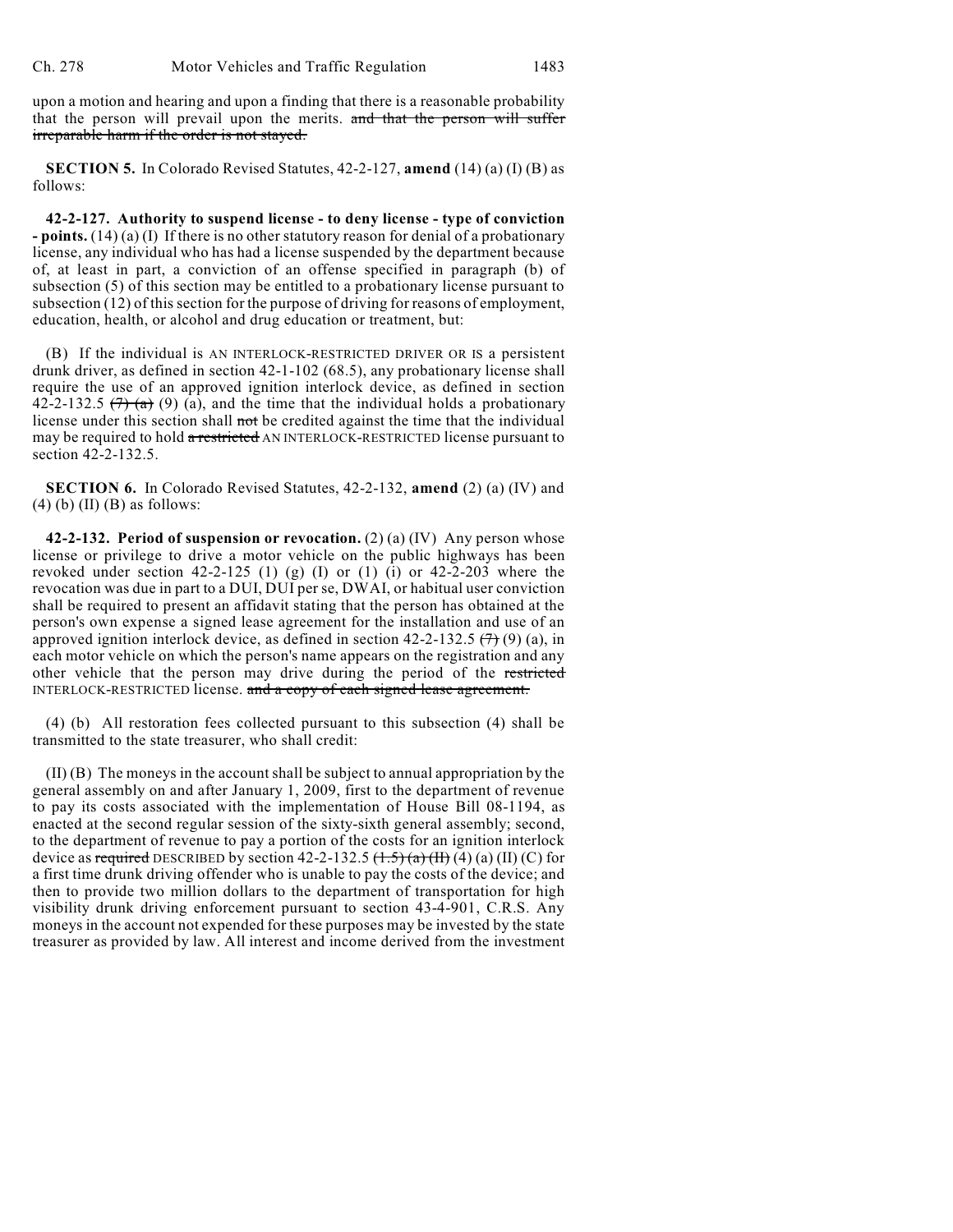and deposit of moneys in the account shall be credited to the account. At the end of each fiscal year, any unexpended and unencumbered moneys remaining in the account shall remain in the account and shall not be credited or transferred to the general fund, the highway users tax fund, or another fund.

**SECTION 7.** In Colorado Revised Statutes, 42-3-303, **amend** (1) introductory portion and (1) (f) as follows:

**42-3-303. Persistent drunk driver cash fund - programs to deter persistent drunk drivers.** (1) There is hereby created in the state treasury the persistent drunk driver cash fund, which shall be composed of moneys collected for penalty surcharges under section  $42-4-1307$  (10) (b). The moneys in such THE fund are subject to annual appropriation by the general assembly:

(f) To assist in providing approved ignition interlock devices, as defined in section 42-2-132.5  $(7)$  (a) (a), for indigent offenders; and

**SECTION 8.** In Colorado Revised Statutes, 42-4-1307, **amend** (7) (b) (V) and (8) as follows:

**42-4-1307. Penalties for traffic offensesinvolving alcohol and drugs- repeal.** (7) **Probation-related penalties.** When a person is sentenced to a period of probation pursuant to subparagraph (IV) of paragraph (a) of subsection (5) of this section or subparagraph (IV) of paragraph (a) of subsection (6) of this section:

(b) The court:

(V) May require the person to use an approved ignition interlock device, as defined in section 42-2-132.5  $(7)$  (a) (a), during the period of probation at the person's own expense;

(8) **Ignition interlock devices.** In sentencing a person pursuant to this section, courts are encouraged to require the person to use an approved ignition interlock device, as defined in section 42-2-132.5  $(7)$  (a) (a), as a condition of bond, probation, and participation in programs pursuant to section 18-1.3-106, C.R.S.

**SECTION 9.** In Colorado Revised Statutes, 42-2-132.5, **amend as amended by House Bill 12-1168** (1) (a), (1) (c), and (4) (c) as follows:

**42-2-132.5. Mandatory and voluntary restricted licenses following alcohol convictions - rules.** (1) The following persons shall be required to hold an interlock-restricted license pursuant to this section for at least one year following reinstatement prior to being eligible to obtain any other driver's license issued under this article:

(a) A person whose privilege to drive was revoked for multiple convictions for any combination of a DUI, DUI per se, OR DWAI or habitual user pursuant to section 42-2-125 (1) (g) (I) or (1) (i);

(c) A person whose privilege to drive was revoked as an habitual offender under section 42-2-203 in which the revocation was due in part to a DUI, DUI per se, OR